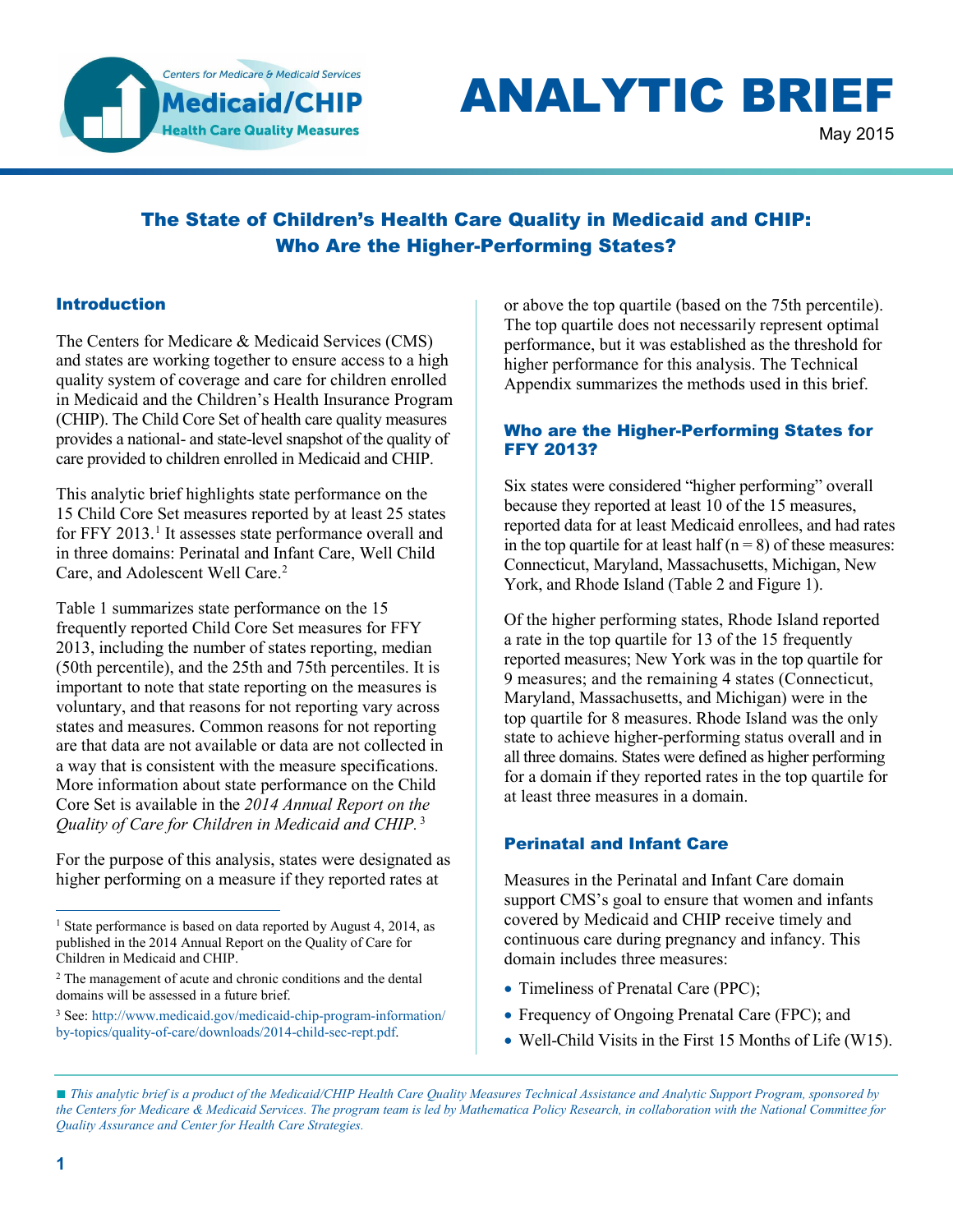As shown in Figure 2, 16 states reported rates in the top quartile for at least one measure in the domain. Indiana, Rhode Island, and West Virginia had rates in the top quartile for all three measures, and are considered higher performing in the Perinatal and Infant Care domain.

## Well Child Care

Strong state performance on measures in the Well Child Care domain helps ensure that children enrolled in Medicaid and CHIP have access to a primary care practitioner (PCP), receive recommended vaccinations at age-appropriate intervals, and have preventive check-ups to prevent and manage health issues. This domain includes three measures:

- Well-Child Visits in the Third, Fourth, Fifth, and Sixth Years of Life (W34);
- Childhood Immunization Status (CIS); and
- Child and Adolescents' Access to Primary Care Practitioners (CAP) for children ages 12 to 24 months, 25 months to 6 years, and 7 to 11 years.

As shown in Figure 3, 22 states reported rates in the top quartile for at least one measure in the domain. Maryland, Massachusetts, and Rhode Island had rates in the top quartile for all three measures, and are considered higherperforming in the Well Child Care domain.

## Adolescent Well Care

Measures in the Adolescent Well Care domain reflect state efforts to ensure that adolescents enrolled in Medicaid and CHIP gain access to health services that promote healthy behaviors, prevent risky ones, and detect conditions that can interfere with a teen's physical, social, and emotional development. This domain includes four measures:

- Adolescent Well Care Visit (AWC);
- Immunizations for Adolescents (IMA);
- Chlamydia Screening in Women (CHL); and
- CAP rate for adolescents ages 12 to 19 years.

As shown in Figure 4, 15 states reported rates in the top quartile for at least one measure in the domain. Massachusetts, Michigan, New Jersey, New York, Pennsylvania, and Rhode Island had rates in the top quartile for at least three measures, and are considered higher-performing in the Adolescent Well Care domain.

## Moving Forward

Together, Medicaid and CHIP covered more than 45 million children in FFY 2013, representing more than 1 in 3 children in the United States (U.S.). The quality measurement initiatives underway at CMS and in states are gaining momentum to accelerate improvements in children's health care and health outcomes and are helping the programs to pay for higher-value care.

The Department of Health and Human Services has made a commitment to enhance transparency about the quality of care provided in the U.S. This brief makes information already publicly reported available in a way that spotlights states that have been the most effective in getting Medicaid/CHIP providers to achieve greater value for their dollars. We see this as an important step in laying the groundwork for improved policy.

The next step is to interview state officials to get their views on how these results were achieved and to share best practices with other states. That information will be presented in a future brief and also used to identify opportunities for technical assistance and analytic support to Medicaid/CHIP programs.

With standardized measurement and reporting tools now in place for Medicaid/CHIP, CMS is working closely with its state partners to more accurately measure the care obtained by children and to use that information to improve their quality of care. Quality improvement initiatives implemented in the three domains highlighted in this brief as well as in oral health and behavioral health are detailed in a 2014 Report to Congress [\(http://www.medicaid.gov/medicaid-chip-program](http://www.medicaid.gov/medicaid-chip-program-information/by-topics/quality-of-care/downloads/2014-childrens-report-to-congress.pdf)[information/by-topics/quality-of-care/downloads/2014](http://www.medicaid.gov/medicaid-chip-program-information/by-topics/quality-of-care/downloads/2014-childrens-report-to-congress.pdf) [childrens-report-to-congress.pdf\)](http://www.medicaid.gov/medicaid-chip-program-information/by-topics/quality-of-care/downloads/2014-childrens-report-to-congress.pdf).

## For Further Information

Additional information about state reporting of the Child Core Set measures for FFY 2013 is available in the 2014 Annual Report on the Quality of Care for Children in Medicaid and CHIP [\(http://www.medicaid.gov/](http://www.medicaid.gov/medicaid-chip-program-information/by-topics/quality-of-care/downloads/2014-child-sec-rept.pdf)  [medicaid-chip-program-information/by-topics/quality](http://www.medicaid.gov/medicaid-chip-program-information/by-topics/quality-of-care/downloads/2014-child-sec-rept.pdf)[of-care/downloads/2014-child-sec-rept.pdf\)](http://www.medicaid.gov/medicaid-chip-program-information/by-topics/quality-of-care/downloads/2014-child-sec-rept.pdf). To obtain technical assistance with collecting, reporting, and using the Medicaid/CHIP core set measures, contact **[MACQualityTA@cms.hhs.gov](mailto:MACQualityTA@cms.hhs.gov)**.

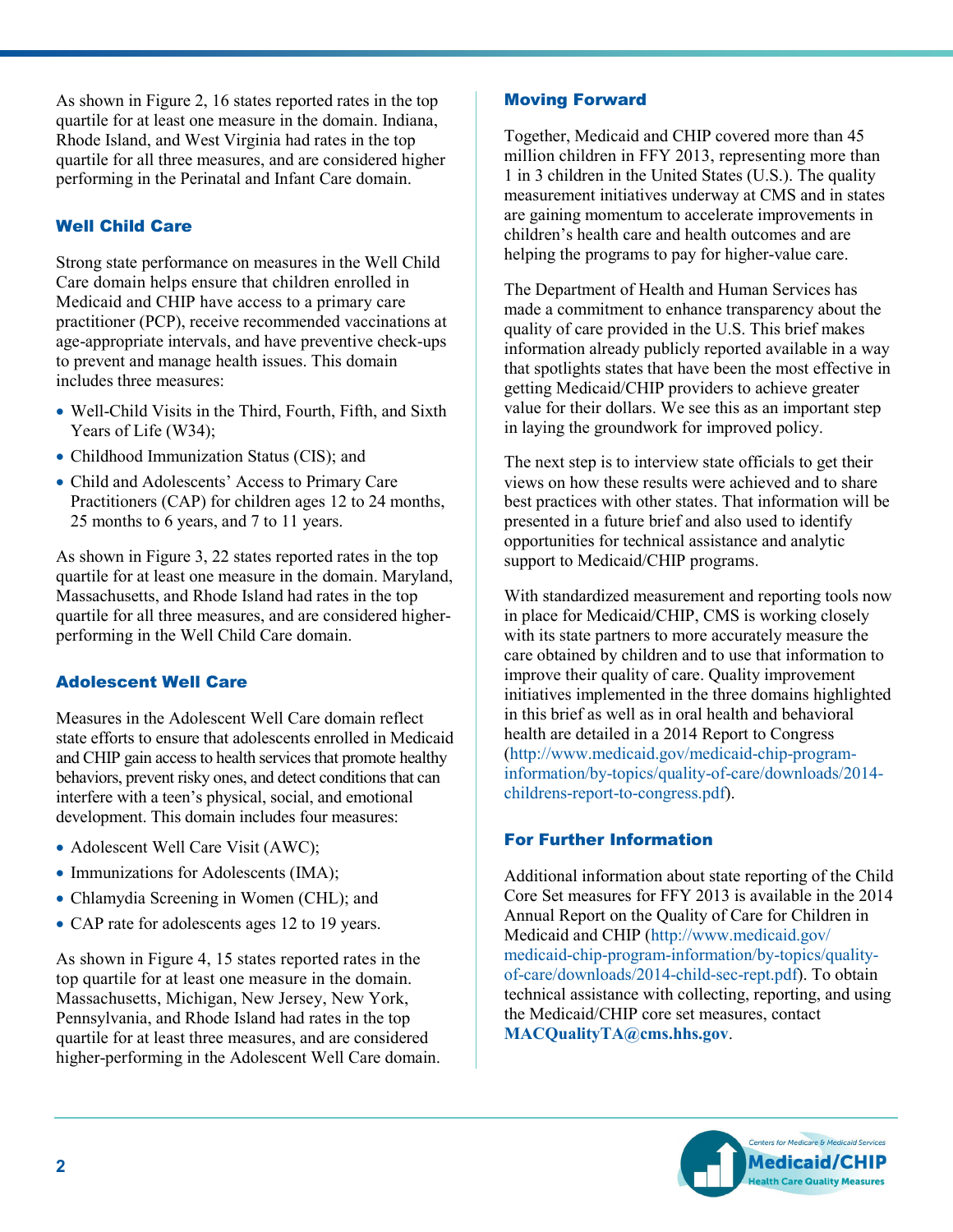#### Table 1. Overview of Performance on Frequently Reported Medicaid/CHIP Children's Health Care Quality Measures, Among States Reporting for FFY 2013

|                                                                                                                                                        |                            |               | <b>Percentile</b> |             |  |
|--------------------------------------------------------------------------------------------------------------------------------------------------------|----------------------------|---------------|-------------------|-------------|--|
|                                                                                                                                                        | Number of<br><b>States</b> |               |                   |             |  |
| <b>Measure Domain and Description</b>                                                                                                                  | <b>Reporting</b>           | <b>Median</b> | 25th              | <b>75th</b> |  |
| <b>Perinatal and Infant Care Measures</b>                                                                                                              |                            |               |                   |             |  |
| Percentage of Deliveries with a Prenatal Visit in the First Trimester or within 42 Days of<br>Medicaid/CHIP Enrollment (PPC)                           | 33                         | 83.1          | 68.6              | 87.2        |  |
| Percentage of Deliveries with More than 80 Percent of Expected Prenatal Visits (FPC)                                                                   | 27                         | 62.2          | 43.1              | 71.6        |  |
| Percentage with 6 or More Well-Child Visits in the First 15 Months of Life (W15)                                                                       | 44                         | 62.8          | 56.2              | 67.2        |  |
| <b>Well Child Care Measures</b>                                                                                                                        |                            |               |                   |             |  |
| Percentage with 1 or More Well-Child Visits in the Past Year: 3-6 Years (W34)                                                                          | 47                         | 67.0          | 61.1              | 74.5        |  |
| Percentage of 2 Year Olds Up-to-Date on Immunizations (Combination 3) (CIS) <sup>a</sup>                                                               | 30                         | 67.1          | 59.7              | 75.5        |  |
| Percentage with a PCP Visit in the Past Year: 12-24 Months (CAP)                                                                                       | 45                         | 96.5          | 95.2              | 97.6        |  |
| Percentage with a PCP Visit in the Past Year: 25 Months–6 Years (CAP)                                                                                  | 45                         | 88.3          | 85.2              | 91.4        |  |
| Percentage with a PCP Visit in the Past Two Years: 7-11 Years (CAP)                                                                                    | 45                         | 91.3          | 86.8              | 93.4        |  |
| <b>Adolescent Well Care Measures</b>                                                                                                                   |                            |               |                   |             |  |
| Percentage with a PCP Visit in the Past Two Years: 12-19 Years (CAP)                                                                                   | 45                         | 89.6          | 86.3              | 91.4        |  |
| Percentage with 1 or More Well Care Visits in the Past Year: 12-21 Years (AWC)                                                                         | 43                         | 43.3          | 38.7              | 53.4        |  |
| Percentage of 13 Year Olds Up-to-Date on Immunizations (Combination 1) (IMA) <sup>b</sup>                                                              | 30                         | 66.2          | 55.3              | 73.2        |  |
| Percentage of Sexually Active Women Screened for Chlamydia: 16-20 Years (CHL)                                                                          | 37                         | 49.6          | 42.2              | 58.4        |  |
| <b>Management of Acute and Chronic Condition Measures</b>                                                                                              |                            |               |                   |             |  |
| Percentage with a Body Mass Index Percentile Documented: 3-17 Years (WCC)                                                                              | 25                         | 36.5          | 6.6               | 51.6        |  |
| Percentage of Children with Pharyngitis who were Dispensed an Antibiotic and Received a<br>Strep Test: 2-18 Years (CWP)                                | 36                         | 68.4          | 57.9              | 77.1        |  |
| Percentage with a Follow-Up Visit Within 7 Days After Hospitalization for Mental Illness: 6-20<br>Years (FUH)                                          | 27                         | 42.8          | 33.7              | 62.0        |  |
| Percentage with a Follow-Up Visit Within 30 Days After Hospitalization for Mental Illness: 6-20<br>Years (FUH)                                         | 27                         | 63.0          | 55.2              | 77.2        |  |
| Percentage with 1 or More Follow-Up Visits During the Initiation Phase for Children Prescribed<br>ADHD Medication: 6-12 Years (ADD)                    | 31                         | 45.8          | 37.2              | 55.7        |  |
| Percentage with At Least 2 Follow-Up Visits During the Continuation and Maintenance Phase<br>for Children Prescribed ADHD Medication: 6-12 Years (ADD) | 30                         | 50.4          | 45.2              | 63.9        |  |
| <b>Dental Measures</b>                                                                                                                                 |                            |               |                   |             |  |
| Percentage with a Preventive Dental Service: 1-20 Years (PDENT)                                                                                        | 49                         | 47.5          | 40.9              | 51.5        |  |
| Percentage with a Dental Treatment Service: 1-20 Years (TDENT)                                                                                         | 49                         | 22.8          | 20.0              | 27.0        |  |

Notes: State performance is based on data reported by August 4, 2014, as published in the 2014 Annual Report on the Quality of Care for Children in Medicaid and CHIP. More information about state reporting of the Child Core Set for FFY 2013 is available in the 2014 Annual Secretary's Report [\(http://www.medicaid.gov/medicaid-chip-program-information/by-topics/quality-of-care/downloads/2014-child-sec-rept.pdf\)](http://www.medicaid.gov/medicaid-chip-program-information/by-topics/quality-of-care/downloads/2014-child-sec-rept.pdf).

a Combination 3 includes four doses of diphtheria, tetanus, and acellular pertussis (DTaP); three doses of polio (IPV); one dose of measles, mumps, and rubella (MMR); at least two doses of H influenza type B (HiB); three doses of hepatitis B (HepB), one dose of chicken pox (VZV); and four doses of pneumococcal conjugate (PCV).

**b** Combination 1 includes one dose of meningococcal vaccine and one tetanus, diphtheria toxoids, and acellular pertussis vaccine (Tdap) or one tetanus, diphtheria toxoids vaccine (Td) vaccine.

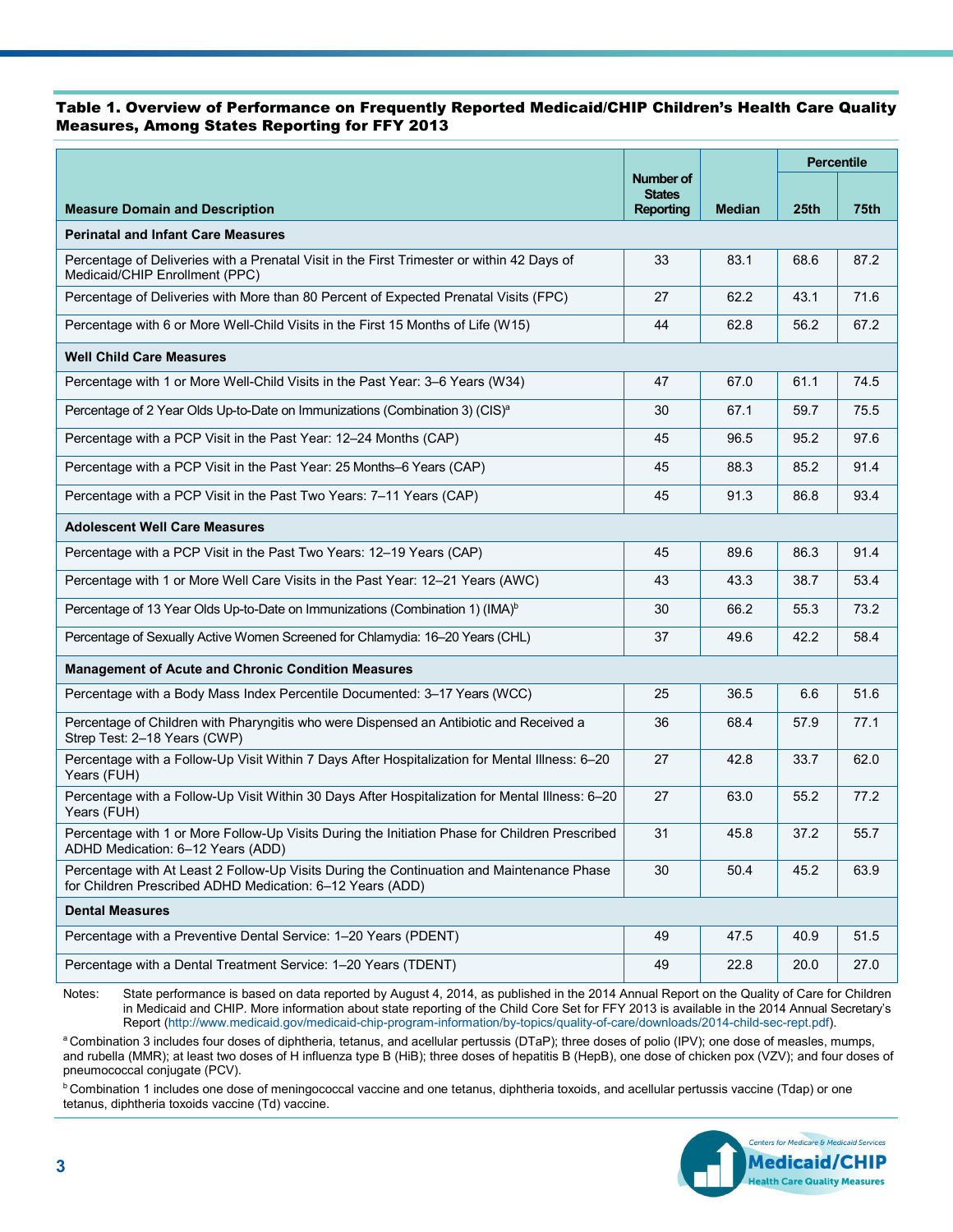## Table 2. State Performance on 15 Frequently Reported Medicaid/CHIP Child Core Set Measures, FFY 2013

| <b>State</b>    | Number of<br>Frequently<br>Reported<br><b>Measures in</b><br><b>Top Quartile</b> | Number of<br>Frequently<br>Reported<br><b>Measures</b> | Percentage<br>of Reported<br><b>Measures</b><br>in Top<br>Quartile | <b>PPC</b><br>(87% to<br>94% | <b>FPC</b><br>(75% to<br>85%) | <b>W15</b><br>(67% to<br>84%) | <b>W34</b><br>(75% to<br>84%) | <b>CIS</b><br>(75% to<br>83%) | CAP <sup>1</sup> | <b>AWC</b><br>(54% to<br>67%) | <b>IMA</b><br>(74% to<br>89%) | <b>CHL</b><br>(57% to<br>78%) | <b>WCC</b><br>(52% to<br>72%) | <b>CWP</b><br>(77% to<br>87%) | FUH <sup>2</sup> | ADD <sup>3</sup> | <b>PDENT</b><br>$(51%$ to<br>60% | <b>TDENT</b><br>(27% to<br>$54%$ ) |
|-----------------|----------------------------------------------------------------------------------|--------------------------------------------------------|--------------------------------------------------------------------|------------------------------|-------------------------------|-------------------------------|-------------------------------|-------------------------------|------------------|-------------------------------|-------------------------------|-------------------------------|-------------------------------|-------------------------------|------------------|------------------|----------------------------------|------------------------------------|
| Rhode Island    | 13                                                                               | 15                                                     | 87%                                                                | X                            | X                             | $\boldsymbol{\mathsf{X}}$     | $\mathsf{X}$                  | X                             | X                | $\mathsf{X}$                  | X                             | X                             | X                             | X                             | $\mathsf X$      | $\mathsf{X}$     |                                  |                                    |
| <b>New York</b> | 9                                                                                | 13                                                     | 69%                                                                | $\times$                     |                               | $\mathsf{X}$                  | $\mathsf{X}$                  |                               | $\mathsf{X}$     | $\times$                      |                               | $\sf X$                       |                               | $\mathsf{X}$                  | $\times$         | $\mathsf{X}$     |                                  |                                    |
| Connecticut     | 8                                                                                | 15                                                     | 53%                                                                | X                            |                               |                               | $\boldsymbol{\mathsf{X}}$     |                               |                  | $\times$                      |                               | X                             |                               | X                             |                  | $\mathsf X$      | X                                | $\mathsf{X}$                       |
| Maryland        | 8                                                                                | 12                                                     | 67%                                                                |                              |                               | $\mathsf{X}$                  | $\boldsymbol{\mathsf{X}}$     | X                             | X                | X                             |                               | $\times$                      |                               | $\mathsf{X}$                  |                  |                  | $\mathsf{X}$                     |                                    |
| Massachusetts   | 8                                                                                | 15                                                     | 53%                                                                |                              |                               |                               | $\boldsymbol{\mathsf{X}}$     | X                             | X                | $\times$                      |                               | X                             |                               | $\mathsf{X}$                  |                  |                  | X                                | $\mathsf{X}$                       |
| Michigan*       | 8                                                                                | 13                                                     | 62%                                                                | X                            |                               | $\mathsf{X}$                  | $\boldsymbol{\mathsf{X}}$     | $\mathsf{X}$                  |                  | X                             | X                             | X                             | X                             |                               |                  |                  |                                  |                                    |
| Pennsylvania    | $\overline{7}$                                                                   | 15                                                     | 47%                                                                | X                            |                               |                               | X                             |                               |                  | X                             | X                             | X                             | X                             |                               | X                |                  |                                  |                                    |
| West Virginia   | 6                                                                                | 14                                                     | 43%                                                                | X                            | X                             | X                             |                               |                               | X                |                               |                               |                               |                               |                               |                  | X                |                                  | $\times$                           |
| Delaware        | 5                                                                                | 15                                                     | 33%                                                                |                              |                               | Χ                             | X                             |                               |                  | X                             |                               | X                             | X                             |                               |                  |                  |                                  |                                    |
| Indiana         | 5                                                                                | 15                                                     | 33%                                                                | X                            | X                             | X                             |                               |                               |                  |                               | X                             |                               |                               |                               | X                |                  |                                  |                                    |
| New Jersey      | 5                                                                                | 15                                                     | 33%                                                                |                              |                               | X                             | X                             |                               | X                | $\times$                      | X                             |                               |                               |                               |                  |                  |                                  |                                    |
| Utah**          | 5                                                                                | 9                                                      | 56%                                                                |                              |                               | X                             |                               | X                             | X                |                               |                               |                               |                               | X                             |                  |                  | X                                |                                    |
| Vermont         | 5                                                                                | 9                                                      | 56%                                                                |                              |                               | $\pmb{\times}$                |                               |                               | X                |                               |                               |                               |                               | X                             |                  | $\pmb{\times}$   | X                                |                                    |
| California      | 4                                                                                | 12                                                     | 33%                                                                |                              |                               | X                             | X                             | X                             |                  |                               |                               |                               | X                             |                               |                  |                  |                                  |                                    |
| DC              | 4                                                                                | 15                                                     | 27%                                                                |                              |                               |                               | X                             |                               |                  |                               | X                             | X                             |                               | X                             |                  |                  |                                  |                                    |
| Kentucky        | $\overline{4}$                                                                   | 15                                                     | 27%                                                                | X                            | X                             |                               |                               | X                             | X                |                               |                               |                               |                               |                               |                  |                  |                                  |                                    |
| Maine           | 4                                                                                | 10                                                     | 40%                                                                |                              |                               | X                             |                               |                               |                  |                               |                               |                               |                               | X                             | X                | X                |                                  |                                    |
| New Mexico      | 4                                                                                | 14                                                     | 29%                                                                |                              |                               |                               |                               | X                             | X                |                               |                               |                               |                               |                               |                  |                  | X                                | $\times$                           |
| Alabama**       | 3                                                                                | 14                                                     | 21%                                                                |                              |                               |                               |                               |                               | X                |                               |                               |                               |                               | X                             |                  |                  | X                                |                                    |
| Arizona**       | 3                                                                                | 5                                                      | 60%                                                                |                              |                               |                               | X                             |                               | X                | $\times$                      |                               |                               |                               |                               |                  |                  |                                  |                                    |
| Arkansas        | 3                                                                                | 10                                                     | 30%                                                                |                              |                               |                               |                               |                               |                  |                               |                               | X                             |                               |                               |                  | X                |                                  | X                                  |
| Colorado        | 3                                                                                | 13                                                     | 23%                                                                |                              |                               |                               |                               |                               |                  |                               |                               |                               | X                             |                               |                  |                  | X                                | X                                  |
| Hawaii          | 3                                                                                | 15                                                     | 20%                                                                |                              |                               |                               |                               |                               |                  |                               |                               | X                             |                               |                               | X                |                  |                                  | X                                  |
| Illinois        | 3                                                                                | 15                                                     | 20%                                                                |                              | X                             | X                             |                               |                               |                  |                               |                               |                               |                               |                               |                  |                  | X                                |                                    |
| Nevada**        | 3                                                                                | 8                                                      | 38%                                                                |                              |                               |                               |                               | X                             | X                |                               |                               |                               |                               |                               | X                |                  |                                  |                                    |
| Idaho           | $\overline{2}$                                                                   | 8                                                      | 25%                                                                |                              |                               |                               |                               |                               |                  |                               |                               |                               |                               |                               |                  |                  | X                                | X                                  |
| lowa            | $\sqrt{2}$                                                                       | 15                                                     | 13%                                                                | X                            |                               |                               |                               |                               |                  |                               |                               |                               |                               |                               | X                |                  |                                  |                                    |
| North Carolina  | 2                                                                                | 15                                                     | 13%                                                                |                              | X                             |                               |                               |                               |                  |                               |                               |                               |                               | X                             |                  |                  |                                  |                                    |
| North Dakota**  | 2                                                                                | $\overline{\mathcal{I}}$                               | 29%                                                                |                              |                               |                               |                               |                               | X                |                               | Χ                             |                               |                               |                               |                  |                  |                                  |                                    |
| Oklahoma        | 2                                                                                | 15                                                     | 13%                                                                |                              |                               |                               |                               |                               | X                |                               |                               |                               |                               |                               |                  | X                |                                  |                                    |
| South Carolina  | $\overline{2}$                                                                   | 15                                                     | 13%                                                                |                              |                               |                               |                               |                               | X                |                               |                               |                               |                               |                               |                  |                  | X                                |                                    |

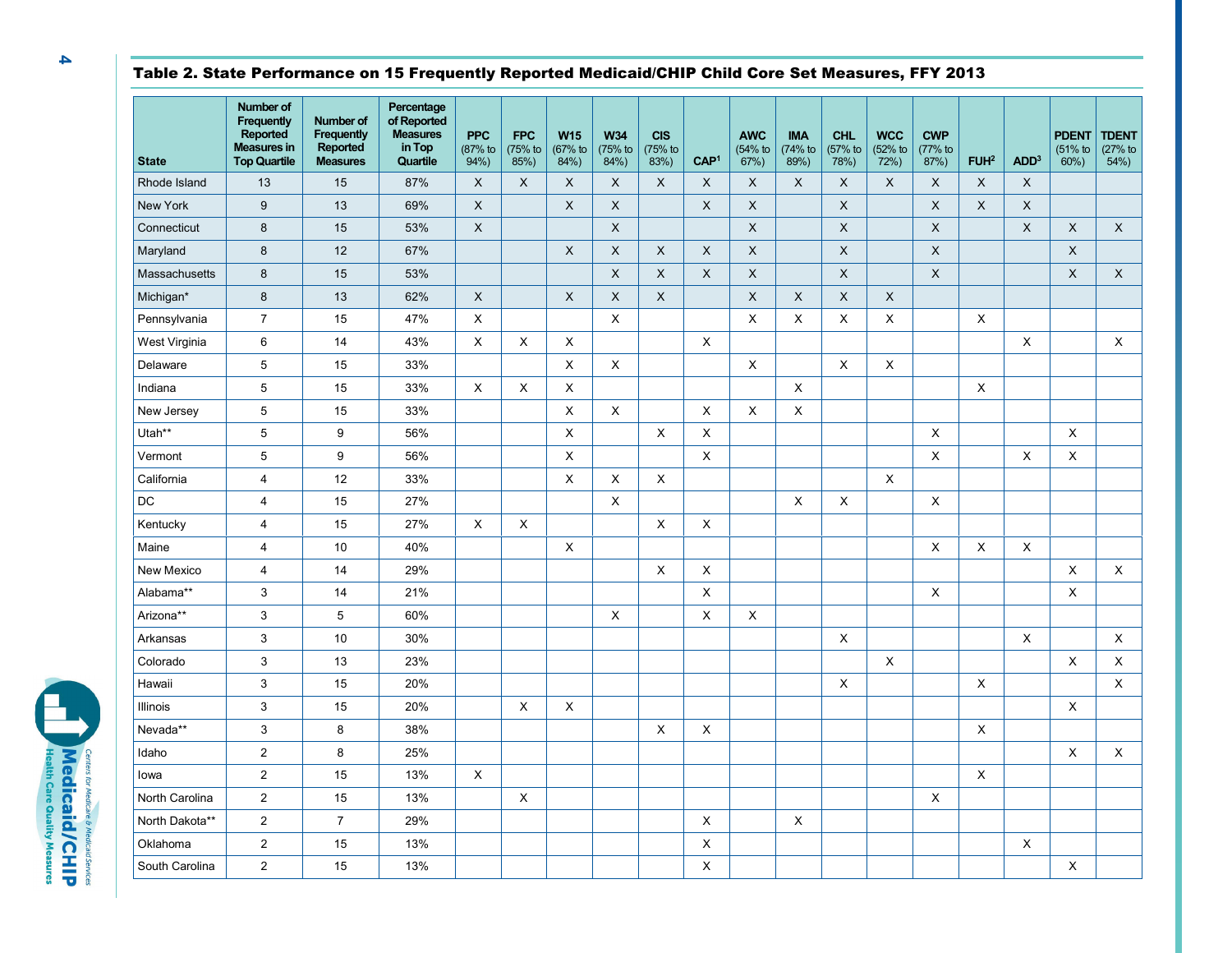| <b>State</b>  | <b>Number of</b><br>Frequently<br>Reported<br><b>Measures in</b><br><b>Top Quartile</b> | Number of<br>Frequently<br>Reported<br><b>Measures</b> | Percentage<br>of Reported<br><b>Measures</b><br>in Top<br>Quartile | <b>PPC</b><br>(87% to<br>94% | <b>FPC</b><br>(75% to<br>85%) | <b>W15</b><br>(67% to<br>$84%$ ) | <b>W34</b><br>(75% to<br>84% | <b>CIS</b><br>(75% to<br>$83\%)$ | CAP <sup>1</sup> | <b>AWC</b><br>(54% to<br>$67%$ ) | <b>IMA</b><br>(74% to<br>89%) | <b>CHL</b><br>(57% to<br>78%) | <b>WCC</b><br>$(52%$ to<br>72% | <b>CWP</b><br>(77% to<br>$87%$ ) | FUH <sup>2</sup> | ADD <sup>3</sup> | <b>PDENT</b><br>(51% to<br>60% | <b>TDENT</b><br>$(27%$ to<br>$54%$ ) |
|---------------|-----------------------------------------------------------------------------------------|--------------------------------------------------------|--------------------------------------------------------------------|------------------------------|-------------------------------|----------------------------------|------------------------------|----------------------------------|------------------|----------------------------------|-------------------------------|-------------------------------|--------------------------------|----------------------------------|------------------|------------------|--------------------------------|--------------------------------------|
| Tennessee     | $\overline{2}$                                                                          | 15                                                     | 13%                                                                |                              |                               |                                  |                              |                                  | X                |                                  |                               |                               |                                |                                  |                  |                  |                                | X                                    |
| Texas         | $\overline{2}$                                                                          | 14                                                     | 14%                                                                |                              |                               |                                  |                              |                                  |                  |                                  |                               |                               |                                |                                  |                  |                  | X                              | X                                    |
| Virginia      | 2                                                                                       | $\overline{7}$                                         | 29%                                                                |                              |                               | X                                |                              |                                  |                  |                                  |                               |                               |                                |                                  |                  |                  |                                | X                                    |
| Washington    | $\overline{2}$                                                                          | 11                                                     | 18%                                                                |                              |                               |                                  |                              |                                  |                  |                                  |                               |                               |                                |                                  |                  |                  | X                              | X                                    |
| Alaska        | $\mathbf{1}$                                                                            | 10                                                     | 10%                                                                |                              |                               |                                  |                              |                                  |                  |                                  |                               |                               |                                |                                  |                  | X                |                                |                                      |
| Minnesota     | $\mathbf{1}$                                                                            | 5                                                      | 20%                                                                |                              |                               |                                  |                              |                                  | X                |                                  |                               |                               |                                |                                  |                  |                  |                                |                                      |
| Mississippi** | $\mathbf{1}$                                                                            | $\overline{7}$                                         | 14%                                                                |                              |                               |                                  |                              |                                  | X                |                                  |                               |                               |                                |                                  |                  |                  |                                |                                      |
| Montana       | $\mathbf{1}$                                                                            | 6                                                      | 17%                                                                |                              |                               |                                  |                              |                                  |                  |                                  |                               |                               |                                |                                  |                  |                  |                                | X                                    |
| Nebraska      | $\mathbf{1}$                                                                            | 2                                                      | 50%                                                                |                              |                               |                                  |                              |                                  |                  |                                  |                               |                               |                                |                                  |                  |                  | X                              |                                      |
| New Hampshire | $\mathbf{1}$                                                                            | $\overline{2}$                                         | 50%                                                                |                              |                               |                                  |                              |                                  |                  |                                  |                               |                               |                                |                                  |                  |                  | $\mathsf{X}$                   |                                      |
| Oregon        | $\mathbf{1}$                                                                            | 15                                                     | 7%                                                                 |                              |                               |                                  |                              |                                  |                  |                                  |                               |                               |                                |                                  |                  | X                |                                |                                      |
| Wyoming**     | $\mathbf{1}$                                                                            | $\overline{7}$                                         | 14%                                                                |                              |                               |                                  |                              |                                  | X                |                                  |                               |                               |                                |                                  |                  |                  |                                |                                      |
| Florida       | $\mathbf 0$                                                                             | 13                                                     | 0%                                                                 |                              |                               |                                  |                              |                                  |                  |                                  |                               |                               |                                |                                  |                  |                  |                                |                                      |
| Georgia       | $\mathbf 0$                                                                             | 15                                                     | 0%                                                                 |                              |                               |                                  |                              |                                  |                  |                                  |                               |                               |                                |                                  |                  |                  |                                |                                      |
| Kansas        | $\mathbf 0$                                                                             | 6                                                      | 0%                                                                 |                              |                               |                                  |                              |                                  |                  |                                  |                               |                               |                                |                                  |                  |                  |                                |                                      |
| Louisiana     | $\mathbf 0$                                                                             | 6                                                      | 0%                                                                 |                              |                               |                                  |                              |                                  |                  |                                  |                               |                               |                                |                                  |                  |                  |                                |                                      |
| Missouri      | $\mathbf 0$                                                                             | 8                                                      | 0%                                                                 |                              |                               |                                  |                              |                                  |                  |                                  |                               |                               |                                |                                  |                  |                  |                                |                                      |
| Ohio          | $\mathbf 0$                                                                             | 9                                                      | 0%                                                                 |                              |                               |                                  |                              |                                  |                  |                                  |                               |                               |                                |                                  |                  |                  |                                |                                      |
| South Dakota  | $\mathbf 0$                                                                             | 3                                                      | 0%                                                                 |                              |                               |                                  |                              |                                  |                  |                                  |                               |                               |                                |                                  |                  |                  |                                |                                      |
| Wisconsin     | 0                                                                                       | $\overline{2}$                                         | 0%                                                                 |                              |                               |                                  |                              |                                  |                  |                                  |                               |                               |                                |                                  |                  |                  |                                |                                      |

Notes: State performance is based on data reported by August 4, 2014, as published in the 2014 Annual Report on the Quality of Care for Children in Medicaid and CHIP. Percentage range shown for each measure is the top quartile. For measures with multiple rates (CAP, FUH, and ADD), states were counted as reporting a rate in the top quartile if at least one rate was in the top quartile. Two measures were excluded due to lack of state-level rates for Medicaid and CHIP: (1) Pediatric Central Line-Associated Blood Stream Infections (CLABSI), and (2) Consumer Assessment of Healthcare Providers and Systems (CAHPS) Health Plan Survey 5.0H – Child Version Including Medicaid and with Children with Chronic Conditions Supplemental Items. Shaded rows represent overall higher-performing states: Connecticut, Maryland, Massachusetts, Michigan, New York, and Rhode Island.

 $X =$  state reported a rate in the top quartile of the measure.

\* State reported Child Core Set measures for Medicaid population only.

\*\* State reported Child Core Set measures for CHIP population only.

PPC = Timeliness of Prenatal Care; FPC = Frequency of Ongoing Prenatal Care; W15 = Well-Child Visits in the First 15 Months of Life; W34 = Well-Child Visits in the Third, Fourth, Fifth, and Sixth Years of Life; CIS = Childhood Immunization Status; CAP = Child and Adolescents' Access to Primary Care Practitioners; AWC = Adolescent Well-Care Visit; IMA = Immunizations for Adolescents; CHL = Chlamydia Screening in Women; WCC = Body Mass Index Assessment for Children/Adolescents; CWP = Appropriate Testing for Children with Pharyngitis; FUH = Follow-Up After Hospitalization for Mental Illness; ADD = Follow-Up Care for Children Prescribed ADHD Medication; PDENT = Percentage of Eligibles That Received Preventive Dental Services; TDENT = Percentage of Eligibles That Received Dental Treatment Services.

1 The top quartiles for the four rates on the CAP measure are: 12 to 24 months (98% to 100%); (2) 25 months to 6 years (92% to 95%); 7 to 11 years (94% to 98%); 12 to 19 years (92% to 96%).

2 The top quartiles for the two rates on the FUH measure are: 7-day follow-up (59% to 80%); 30-day follow-up (76% to 92%).

3 The top quartiles for the two rates on the ADD measure are: Initiation (54% to 68%); Continuation and Maintenance (63% to 91%).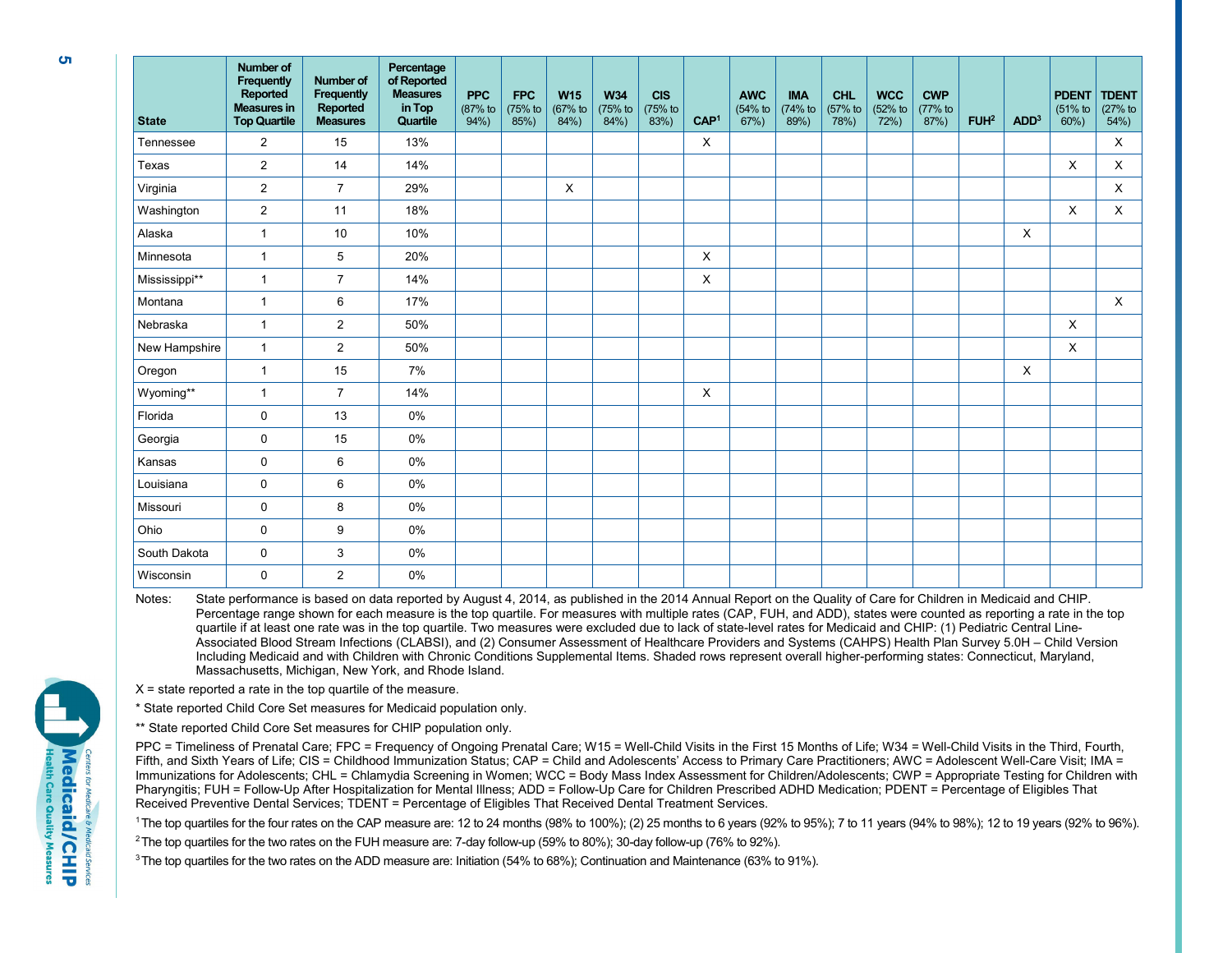#### Figure 1. Geographic Variation in State Performance on 15 Frequently Reported Medicaid/CHIP Child Core Set Measures, FFY 2013



#### Figure 2. Geographic Variation in State Performance on Three Frequently Reported Perinatal and Infant Care Measures, FFY 2013



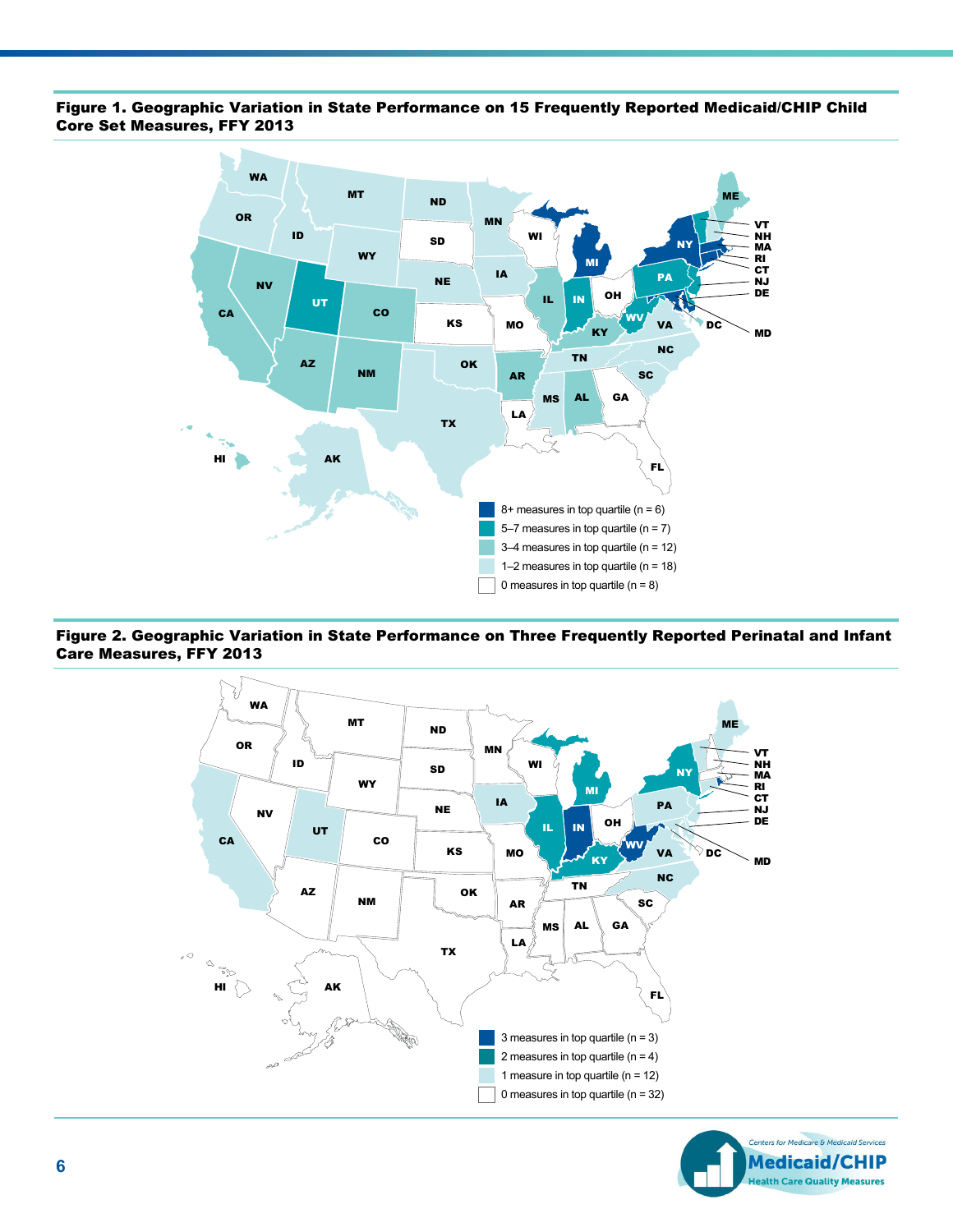#### Figure 3. Geographic Variation in State Performance on Three Frequently Reported Well Child Care Measures, FFY 2013



#### Figure 4. Geographic Variation in State Performance on Four Frequently Reported Adolescent Well Care Measures, FFY 2013